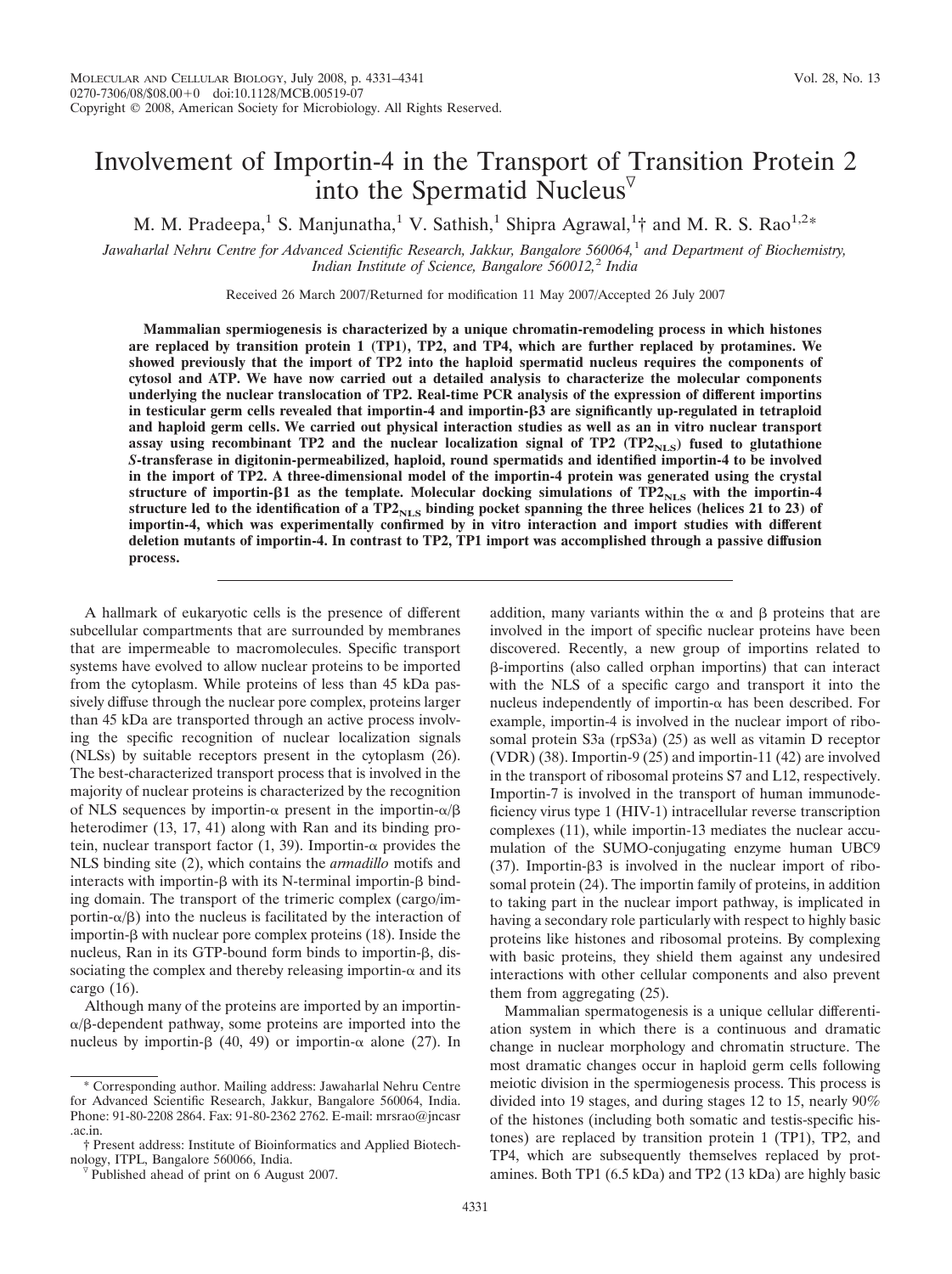proteins that have unique biochemical properties, and  $TP1^{-/-}$ and  $TP2^{-/-}$  mice are infertile (53). During the transition phase, round spermatids must import these basic proteins into the nucleus. We recently showed that the import of TP2 into the haploid spermatid nucleus is an active process and hence involves one of the import mechanisms (51). Here, we describe a detailed study on the components involved in this import process and show that importin-4 is involved in transporting TP2 and interacts with the NLS sequence of TP2. In contrast to TP2, TP1 is transported into the haploid nucleus by passive diffusion. We have also modeled the three-dimensional (3D) structure of importin-4. The docking of this structure with the NLS of TP2 (TP2 $_{\rm NLS}$ ) revealed that the three helices (helices 21 to 23) of the importin-4 protein contribute to the  $TP2<sub>NLS</sub>$ binding pocket, which was experimentally confirmed with various deletion mutants of importin-4.

## **MATERIALS AND METHODS**

Oligonucleotides were synthesized and procured from Sigma. Importin-4 polyclonal antibodies were raised by immunizing a female New Zealand White rabbit with recombinant importin-4. TP2 and TP1 antibodies were raised in a male New Zealand White rabbit using recombinant and in vivo proteins, respectively. Antiglutathione *S*-transferase (anti-GST) (polyclonal) and anti-His-tagged (monoclonal) antibodies were obtained from Sigma. Goat anti-rabbit secondary antibodies conjugated with Alexa Fluor 488 dye were purchased from Molecular Probes. Adult male Wistar rats (*Rattus norvegicus*; 55 days old) were used for the purification of different spermatogenic cells by centrifugal elutriation (46). All procedures for handling animals were approved by the animal ethics committee of the Jawaharlal Nehru Centre for Advanced Scientific Research. Isolated cells were analyzed by fluorescence-activated cell sorter (FACS) analysis to check for the purity of cells, and the cytosol was prepared from round spermatids (51).

Cloning, protein expression, and purification. The NLS of TP2 (<sup>87</sup>GKVSKR KAV95) was cloned at the C terminus of GST in vector pGEX-2T, expressed in BL21(DE3) cells, and purified using a glutathione-agarose column (Sigma). The nucleotide sequence coding for TP2-NLS was verified by DNA sequencing and Western blot analysis with anti-TP2 polyclonal antibodies, which recognize TP2- NLS in the GST-TP2<sub>NLS</sub> fusion protein. Rat TP2 cloned in vector pET22b and expressed in BL21(DE3) cells was purified by heparin-agarose column chromatography (36). His-tagged human importin-4 protein was purified from vector pQE80 (a gift from D. Gorlich) with a nickel-nitrilotriacetic acid (NTA) column (Qiagen) (25). A deletion mutant of importin-4 (deletion of residues 529 to 609 [ $\Delta$ 529–609]) lacking the TP2<sub>NLS</sub>-interacting domain was generated by sequential three-piece ligation. N-terminal importin-4 (fragment A) was released from wild-type importin-4 in vector pQE80 by EcoRI digestion. The C-terminal fragment of importin-4 (fragment B) was generated by PCR amplification from the vector DNA with inclusion of an EcoRI site in the forward primer and a HindIII site in the reverse primer. The PCR product was digested with the above enzymes, and fragment A and fragment B were allowed to ligate, followed by addition of vector DNA digested with EcoRI and HindIII. To generate a Cterminal deletion construct lacking the C-terminal domain, wild-type importin-4 in vector pQE80 was digested with SacI, which releases C-terminal importin-4 (amino acid residues 607 to 1081), and the N-terminal importin-4 in vector pQE80 was religated. The mutant importin-4 was expressed and purified as described above for the wild-type importin-4. The complete coding region of rat importin  $\alpha$ 6 (NM\_001015029) was amplified from cDNA synthesized from round spermatid cells and was cloned into the SphI/BamHI sites of vector pQE70. Protein was expressed in BL21 cells and purified with a Ni-NTA column. GSTtagged mouse importin- $\alpha$ 1 and mouse importin- $\beta$ 1 were purified from vector pGEX2T (a gift from Y. Yoneda) with a glutathione-agarose column (Sigma) (21). Human importin- $\alpha$ 3 (in vector pQE60) was a kind gift from M. Kohler, and the protein was expressed and purified with a Ni-NTA column (14). Human importin-2 in vector pQE60 (a gift from D. Gorlich) was expressed and purified with a Ni-NTA column (22). *Xenopus* importin-7 in pQE9, a gift from D. Gorlich, was expressed and purified as described previously (24). Mouse importin-9 in pQE80 was expressed and purified as described previously (25). Ran and RanQ69L (a GTPase mutant of Ran which is loaded with GTP) in pQE32 (gifts from D. Gorlich) were purified by Ni-NTA-agarose as described previously (16). Human VDR was PCR amplified from pEBFPC-1 vector (a gift from Noa Noy).

After digestion with BamHI/EcoRI, the DNA fragment was subcloned into pGEX 4T1 and the expressed protein was purified with a glutathione-agarose column (Sigma). Polypyrimidine tract binding protein (PTB) in pET22b was expressed in BL21 cells and purified by ammonium sulfate precipitation followed by heparin-agarose and poly(U) agarose column chromatography (15). The sequence for rat importin- $\alpha$ 4 (NM\_001014793.1) was cloned into the BamHI and XhoI sites of pGEX4T1; the sequence for rat importin-13 (BC100658) encoding amino acids 332 to 963, which is known to bind to its cargo glucocorticoid receptor (48), was cloned into the BamHI and EcoRI sites of pGEX4T1; and the expressed GST fusion protein was purified with a glutathione-agarose column. Mouse importin- $\beta$ 3 (BC054814), which has a 98% identity to predicted rat importin-3 (XM\_224534), was amplified from a cDNA clone purchased from Open Bio Systems and ligated to the SmaI and XhoI sites of pGEX4T1, and the expressed GST fusion protein was purified with a glutathione-agarose column. All the clones were verified by DNA sequencing using appropriate primers with an ABI Prism 3100 sequencer.

**Real-time PCR analysis.** RNA was isolated from gametic diploid, haploid, and tetraploid cells using TRIzol reagent (Invitrogen). Testis from 10-day-old rats served as a source of gametic diploid cells. After treating total RNA with DNase I (Sigma), reverse transcription was carried out with  $2 \mu g$  of RNA using avian myeloblastosis virus reverse transcriptase (NEB). Random hexamer primers were used for first-strand cDNA synthesis. To design primers for real-time PCR, most of the mRNA sequences coding for rat importins were downloaded from the NCBI database, except that importin-8 was initially amplified using mouse importin-8 primers and after the amplicon was sequenced, internal rat-specific primers were designed for real-time PCR. Primers were designed for each of the importins using primer 3 software to amplify the 300- to 400-bp region of each of the importins. Specificity of these primer pairs was monitored by agarose gel electrophoresis of the PCR product, and amplicons were further verified by DNA sequencing. Melt curve analysis was also performed to ensure specific amplification without any secondary nonspecific amplicons. PCR products were prepared in a final volume of 20  $\mu$ l using iQ Sybr green supermix (Bio-Rad). We also performed a control PCR without carrying out the RT step to make sure that we were not amplifying pseudogenes in the contaminating genomic DNA. Real-time PCR analysis was repeated five times with an i-Cycler iQ (Bio-Rad) using the following reaction conditions: 95°C for 5 min (initial denaturation); 95°C for 15 s, 55 to 56°C for 1 min, and 72°C for 30 s for 40 cycles; and final extension at 72°C for 5 min. Difference in  $C_T$  (threshold values) were used to calculate the difference in expression of mRNA in gametic diploid (2n), tetraploid (4n), and haploid (n) cells by the  $\Delta \Delta C_T$  method (2<sup>- $\Delta \Delta C_T$ </sup>) of analysis. Standard deviation of the mean was calculated by standard methods. Nascent polypeptide-associated complex alfa (NACA) was used as an internal normalization control, as its expression level across different stages of germ cell differentiation was found to be unaltered in our microarray experiments. The details of the primer pairs used for PCR amplification of different importins are given in Table 1.

**In vitro import assay.** Nuclear import of exogenously added cargoes (recombinant TP2, GST-NLS<sub>TP2</sub>, PTB, VDR, and TP1) was studied in vitro using digitonin-permeabilized round spermatids as described previously (51). Briefly, round spermatids obtained after centrifugal elutriation were washed with icecold transport buffer {20 mM HEPES, pH 7.3, 100 mM potassium acetate, 5 mM sodium acetate, 2 mM dithiothreitol, 1 mM EGTA, and protease inhibitor mixture [4-(2-aminoethyl) benzenesulfonyl fluoride, pepstatin A, E-64, bestatin, leupeptin, and aprotinin;  $1 \mu g/ml$ ; Sigma]}. Cells were then permeabilized in transport buffer containing 40  $\mu$ g/ml digitonin (Sigma) at 0°C for 5 min and subsequently washed with cold transport buffer. In vitro transport was initiated in 50  $\mu$ l transport buffer containing round spermatid cytosol (51) or recombinant importins, TP2, and 1 mg/ml bovine serum albumin with an energy regeneration system (0.5 mM ATP, 0.5 mM GTP, 5 mM creatine phosphate, and 20 units/ml creatine phosphokinase). In the indicated experiments, the import reaction was carried out in the absence of an energy-regenerating system and in the presence of GTPase mutant Ran (RanQ69L) or by preincubation of digitonin-permeabilized cells with wheat germ agglutinin (WGA) (Sigma) for 10 min at 4°C. To deplete importin-4, round spermatid cytosol was incubated with anti-importin-4 antibodies for 1.5 h at 4°C. Protein A-agarose (Invitrogen) was added to the cytosol for an additional 2 h at 4°C and removed by centrifugation. Depletion of importin-4 from the cytosol was ascertained by Western blot analysis with importin-4 antibodies. PTB and GST-VDR were used as controls in import assays along with TP2. For reconstitution experiments, purified recombinant importin-4 (0.1 mg/ml) was added to the immunodepleted cytosol. The import reaction was carried out at 30°C for 30 min. After fixing the cells with 4% paraformaldehyde, immunofluorescence was performed using anti-TP2/anti-TP1/anti-GST/anti-PTB antibodies and secondary anti-rabbit antibodies conjugated with Alexa Fluor 488.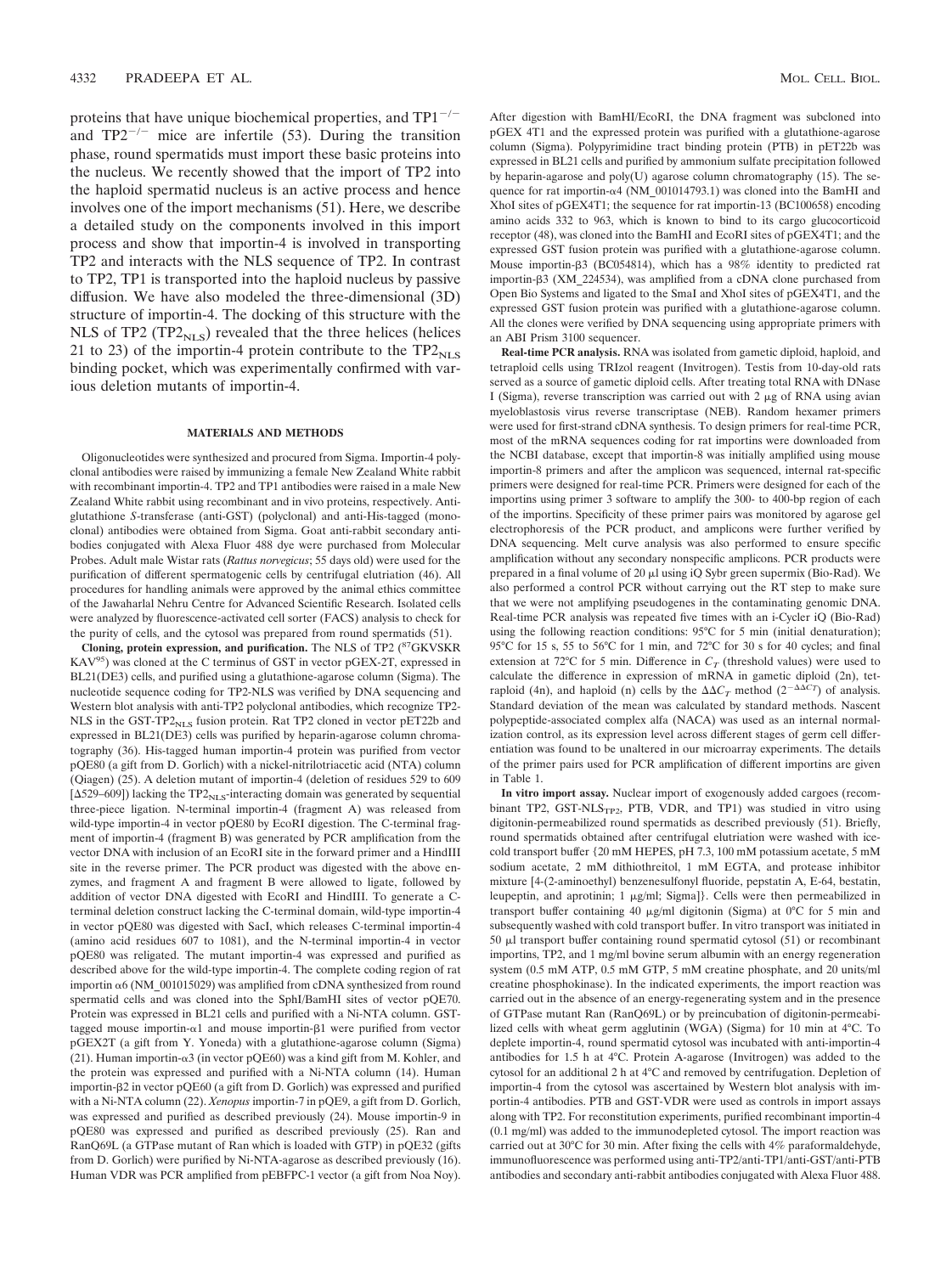| Serial no. | Protein              | Primer(s) $(5'-3')$                                                       |                                                                         | GenBank         | Amplicon                   | Representative cargo(s)                                                          |
|------------|----------------------|---------------------------------------------------------------------------|-------------------------------------------------------------------------|-----------------|----------------------------|----------------------------------------------------------------------------------|
|            |                      | Forward                                                                   | Reverse                                                                 | accession no.   | size (bp)                  | (reference)                                                                      |
| 1          | Importin- $\alpha$ 1 | ATTGCAAACAGCAGAGTTCC                                                      | <b>GTCCTCCGTCCCAAAGTAAT</b>                                             | NM 198726       | 361                        | Sgk (32), PTB (45),<br>STAT1 (35)                                                |
| 2          | Importin- $\alpha$ 2 | <b>CTCCTACACCACAACGATCC</b>                                               | <b>CTGCCTTAGAGAGGACACCA</b>                                             | NM 053483       | 394                        | <b>NBS1</b> (50)                                                                 |
| 3          | Importin- $\alpha$ 3 | AGTTCAGGAGATTTTGCCAGC                                                     | <b>TCGATCACAGCCTGAACTTG</b>                                             | NM 001014792.1  | 347                        | STAT3 (30), RNA<br>helicase $A(4)$                                               |
| 4          | Importin- $\alpha$ 4 | CAGCAGGTTCAGGCAGTAAT                                                      | <b>ATTTTCTCCAGTCCACCACA</b>                                             | NM 001014793.1  | 310                        | $NF-kB(10)$                                                                      |
| 5          | Importin- $\alpha$ 6 | TGAAGAAGCTGCCATGTTTG                                                      | GGTCTGCTGAGAGGTTCCAG                                                    | NM 001015029    | 309                        | None                                                                             |
| 6          | Importin- $\beta$ 1  | ACGTTCCTGGTGGAACTGTC                                                      | <b>ATGGCTTCCAGTGTGGACTC</b>                                             | NM 017063.1     | 355                        | HIV Tat (49), HIV Rev<br>$(19)$ , SREBP-2 $(29)$ ,<br>cyclin B1-Cdc2 $(47)$      |
| 7          | Importin- $\beta$ 2  | GTTCGGCAGAGTTCTTTTGC                                                      | CATTCCGTGGGATTTGTACC                                                    | BC090323        | 335                        | Ribosomal proteins (24),<br>mRNA binding<br>proteins (44)                        |
| 8          | Importin- $\beta$ 3  | <b>TCAGGAACATCCTTCGATCC</b>                                               | <b>GACAGCGTCACGATCACTTC</b>                                             | XM 224534       | 312                        | Ribosomal proteins (24)                                                          |
| 9          | Importin-4           | <b>GCTGCCTCACTTTCTTGGTC</b>                                               | TGCAGCAGTGGGTATAGCAG                                                    | NM 001106038    | 384                        | rpS3a (25), VDR (38)                                                             |
| 10         | Importin-7           | CTTGGCCTGTGTGCTCTTAT                                                      | CAGGGTTATCCTCATCATCG                                                    | NM 001107545.1  | 352                        | $H1(23)$ , $HIV-1$<br>intracellular reverse<br>transcription<br>complexes $(11)$ |
| 11         | Importin-8           | GAGCTGGCTTGGCAGTTTAC, <sup>a</sup><br><b>GCAAATCCTGCAGCTGC</b><br>$TTC^b$ | ACCTGTTGAAATCCCACTGCC. <sup>a</sup><br>CATACCGTTCAAAGAGACG <sup>b</sup> | NM 001081113.1  | $480^{a}$ 339 <sup>b</sup> | SRP19 (9)                                                                        |
| 12         | Importin-9           | <b>ATGCATGGGTTCCTGACTAA</b>                                               | <b>CTGGGCTGCTAGGTGAATTA</b>                                             | NM 001107180    | 303                        | r p S7 (25)                                                                      |
| 13         | Importin-11          | <b>GTCGGTGAAGGCGTTACATT</b>                                               | AGTGCAAGGCCTCAAACTGT                                                    | XM 001064746    | 308                        | UbcM2 (42), rPL12 (43)                                                           |
| 14         | Importin-13          | ACTCGACAGTTGGTCCACAT                                                      | GAGGCAGCAGCTCAGTAAAG                                                    | <b>BC100658</b> | 301                        | UBC9 (37),<br>glucocorticoids (48)                                               |
| 15         | <b>NACA</b>          | <b>ATGTCCAAACTGGGTCTTC</b>                                                | GGACAGCCTTTGCTCTTGAC                                                    | XM 213821       | 332                        | NA                                                                               |
|            |                      |                                                                           |                                                                         |                 |                            |                                                                                  |

TABLE 1. Primer pairs used for real-time PCR of different importins

*<sup>a</sup>* Mouse primer.

*<sup>b</sup>* Rat primer.

Images were captured with a confocal laser scanning microscope (LSM 510 META; Carl Zeiss).

**Immuno-pull-down assay.** Ten microliters of protein A-agarose (Invitrogen) was incubated with 20  $\mu$ g of either preimmune serum or TP2 monospecific antibodies in phosphate-buffered saline (137 mM NaCl, 2.7 mM KCl, 10 mM Na<sub>2</sub>HPO<sub>4</sub>, 2 mM KH<sub>2</sub>PO<sub>4</sub>, pH 7.4) for 1 h, followed by washing once with phosphate-buffered saline. The antibody-bound beads were incubated with bacterially expressed TP2 along with importin- $\alpha$ 1, importin- $\alpha$ 3, importin- $\alpha$ 4, importin-α6, importin-β1, importin-β2, importin-β3, importin-4, importin-7 and importin-9, C-terminal importin-13 (amino acids  $332$  to  $936$ ),  $\Delta 529-609$  importin-4, or  $\Delta C$ -terminal importin-4 in binding buffer A, containing 20 mM HEPES (pH 7.3), 100 mM Nacl,  $10\%$  glycerol, 2 mM dithiothreitol, 5 mM MgCl<sub>2</sub>, and 0.1 mM phenylmethylsulfonyl fluoride for 3 h, followed by three washes with the same buffer. The bound proteins were separated by sodium dodecyl sulfate (SDS)–8% polyacrylamide gel electrophoresis (PAGE), transferred onto a nitrocellulose membrane, and probed with anti-His-tagged monoclonal antibody (Sigma) to detect histidine-tagged importins and anti-GST antibodies (Sigma) for the detection of GST-tagged importins. Similarly, the interaction of RanGTP with wild-type and mutant  $(\Delta 529 - 609)$  importin-4 was checked after the pulldown experiment by using an anti-His-tagged monoclonal antibody to detect six-histidine-tagged RanGTP.

**GST pull-down assays.** GST-NLS<sub>TP2</sub>, GST, and VDR proteins were immobilized on glutathione-Sepharose beads (Sigma) in binding buffer A for 1 h at 4°C. Recombinant importin-4 or round spermatid cytosol, in the presence or absence of RanQ69L (GTPase mutant of Ran loaded with GTP), was added to glutathione-Sepharose 4B beads coupled with GST, GST-NLS<sub>TP2</sub>, or GST-VDR and incubated at 4°C for 4 h, followed by three washes with the same buffer. Bound fractions were separated by SDS–8% PAGE, and importins were detected by Western blot analysis with antihistidine-tagged monoclonal antibody.

**Structural modeling of importin-4 and docking studies.** PSI BLAST searches were performed to identify the best templates for importin-4 using the BLOSUM-62 matrix. Human importin- $\beta$ 1 (accession no. 1ukl) was identified as the closest sequence homologue (25% similarity without gaps), which was used as the template to model human importin-4. Consensus secondary structure prediction was done at NPS@server. The mismatched and nonconserved regions in the secondary structure alignment were edited to optimize the template and target alignment up to 39.7%. The backbone was modeled using the Swiss model server, and the side chains were added from the rotamer library. Loop modeling was done using CODA software, and the energy minimization operations were performed with GROMACS. After several rounds of loop fitting and refinement, the final 3D model was evaluated for the structural quality. The model validation was done at WHAT IF and iMoltalk servers (bonded, nonbonded interaction, main chain, side-chain parameters, G factor, and Ramachandran plot analysis). The backbone and side-chain root mean square deviation between the model and template was 0.69 Å. Molecular simulation and the docking of the importin-4 structure with  $TP2<sub>NLS</sub>$  were performed using Hex 4.5 software. The docking calculations were done using 3D parametric functions of both the importin-4 and NLS models, which were used to encode surface shape, electrostatic charge, and potential distributions. The parametric functions are based on expansions of real orthogonal spherical polar basis functions. The docking was performed in full rotation mode; both importin and NLS were taken at the 180° range for 1,000 solutions. To validate our procedure in other known importin-cargo interactions, we performed the same modeling and docking simulations for docking hnRNP A1 NLS to importin-β2 and SREBP2 bound to importin-β1.

## **RESULTS**

The aim of this study was to identify and characterize the components of the import machinery that are involved in the transport of the two major nuclear basic proteins, TP1 and TP2. Previous work from our laboratory showed that the import of TP2 into the spermatid nucleus is an active process, suggesting that specific receptors of the importin family of proteins might be involved in the recognition of NLS-TP2, facilitating its transport into the nucleus (51). We carried out initial experiments on expression profiling of importin family proteins in round spermatids to identify the potential importin family member(s) that TP2 utilizes for its transport.

**Expression profiling of importins at different stages of spermatogenesis.** Although most importins are known to be ubiquitously expressed, there are differences in the expression levels in different testicular cell types (20, 31). In the present study, we have included all known importin family genes, including the orphan receptor genes, to study their expression pattern in germ cells of different stages of differentiation. The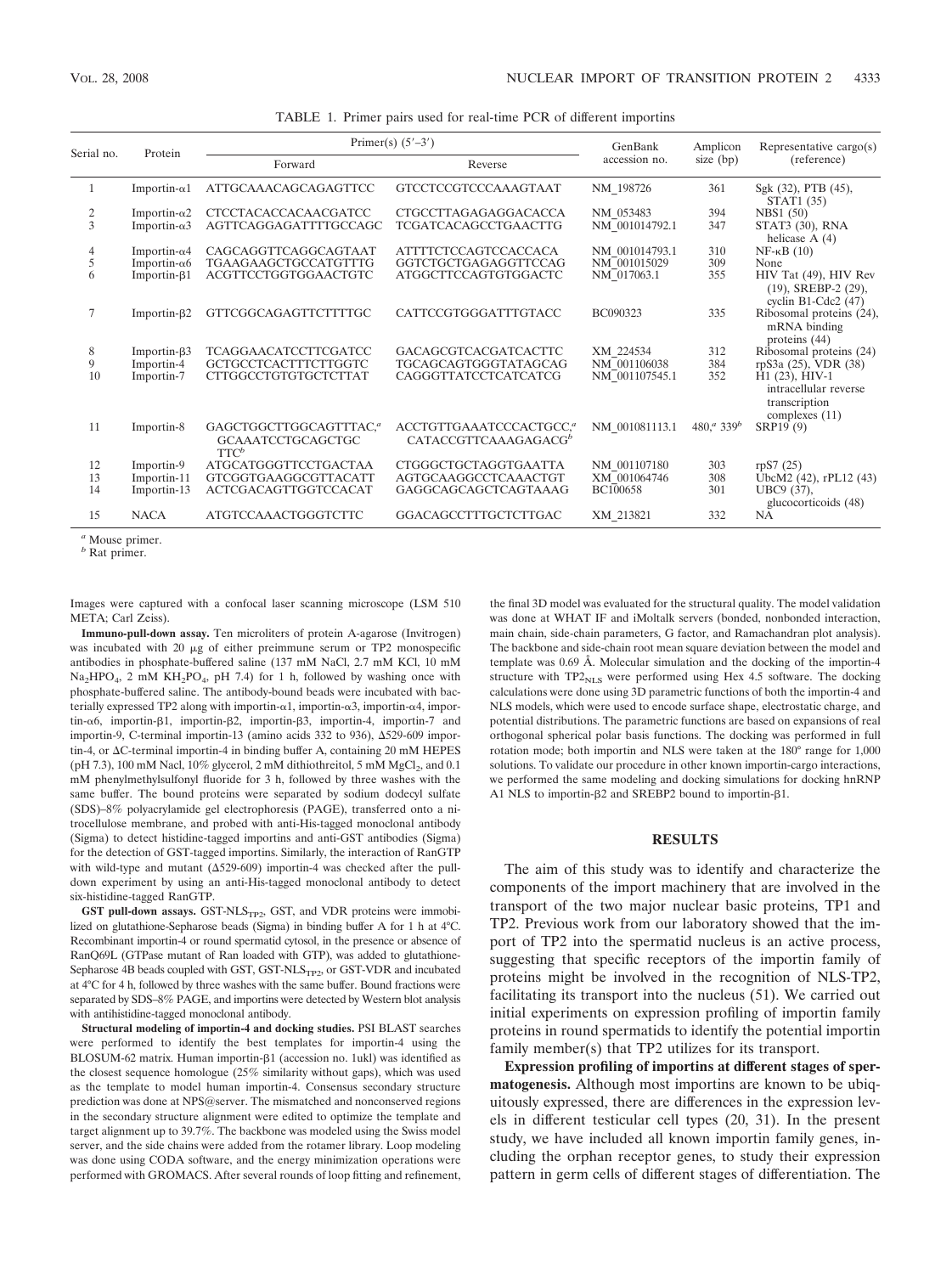

FIG. 1. Expression pattern of importins in spermatogenic cells. (A) FACS profile of diploid, tetraploid, and haploid germ cells purified from rat testes. (B) Real-time PCR analysis of importins. NACA1 was used as a normalization control. Differences in expression of importins were compared in tetraploid, haploid, and gametic diploid cells, keeping low-expressing cells as the reference. Each value plotted represent an average from five independent experiments  $\pm$  standard deviation. GD, gametic diploid germ cells; T, tetraploid germ cells; H, haploid germ cells.

tetraploid (4n) and haploid (n) germ cells were purified from rat testis by the technique of centrifugal elutriation, while testicular cells from 10-day-old rats served as a source of diploid germ cells. The isolated tetraploid and haploid germ cells, as checked by FACS analysis (Fig. 1A), were approximately 80 and 95% pure, respectively. The mRNA expression level in low-expressing cells, namely, the gametic diploid cells, was taken as a reference—except in the case of importin-8 and importin-11, where haploid cells were taken as the reference—to compare the difference (*n*-fold) in mRNA expression levels in other types of cells. Results of real-time PCR analysis of the expression pattern are shown in Fig. 1B. Importin- $\alpha$ 1,  $im$  importin- $\alpha$ 3, importin-7, and importin-9 are expressed more or less at the same level in all the stages of germ cells (2n, 4n, and n). Importin- $\alpha$ 2 is found to be expressed threefold higher in haploid cells and twofold higher in tetraploid cells compared to gametic diploid cells. Importin- $\beta$ 1 is expressed sevenfold higher in tetraploid cells and fivefold higher in haploid cells compared to gametic diploid cells. Importin- $\beta$ 2 is expressed threefold higher in tetraploid cells and twofold higher in haploid cells compared to gametic diploid cells. Importin-11 expression is fourfold higher in gametic diploid cells and sixfold higher in tetraploid cells compared to haploid cells. Importin-4 expression is 22-fold higher in tetraploid cells and 38-fold higher in haploid cells compared to gametic diploid cells. Importin-α4 is expressed 8-fold and 10-fold higher in tetraploid and haploid cells, respectively, which correlates with the previous report (20). Importin- $\alpha$ 6 expression is 3-fold higher in tetraploid cells and 11-fold higher in haploid cells compared to gametic diploid cells. Importin-13 expression is 12-fold higher in tetraploid and haploid cells compared to gametic diploid cells. The importin-13 expression pattern is consistent with a

previous report (51a), where importin-13 is shown to be involved in nuclear-cytoplasmic translocation of UBC9 during meiotic differentiation of mouse germ cells. Importin- $\beta$ 3 is expressed 12-fold higher in tetraploid cells and 27-fold higher in haploid cells compared to gametic diploid cells. Importin-8 is expressed fourfold higher in gametic diploid cells compared to tetraploid cells and haploid cells. Expression of NACA1 served as an internal control for normalization. We have also repeated the real-time PCR analysis of all the importin family members in biological replicate samples and found that the expression pattern is similar to the pattern shown in Fig. 1B (data not shown). Thus, in conclusion, we find that importin- $\beta$ 3 and importin-4 are the most highly expressed importin family members in haploid round spermatids. Recently, it has been shown that the relative importin concentration also determines the rate of import, and hence, the quantitative and qualitative difference in the expression pattern of each of the importins in a particular cell type might greatly influence the import of diverse nuclear proteins into the nucleus (52).

**Physical interaction of TP2 with importin-4.** From the results presented above, it is clear that expression of importins is differentially regulated during spermatogenesis and several importins are up-regulated in postmeiotic haploid cells. We surmised that one of the highly expressed importins in haploid round spermatids may have a role in the transport of TP2. To identify the importin involved in TP2 import, we initially carried out physical interaction studies with TP2 and importins using the immuno-pull-down assay. Recombinant TP2 was bound to anti-TP2-protein A-agarose beads and then incubated with recombinant importin- $\alpha$ 1, importin- $\alpha$ 3, importinα4, importin-α6, importin-β1, importin-β2, importin-β3, importin-4, importin-7 and importin-9, and importin-13 (amino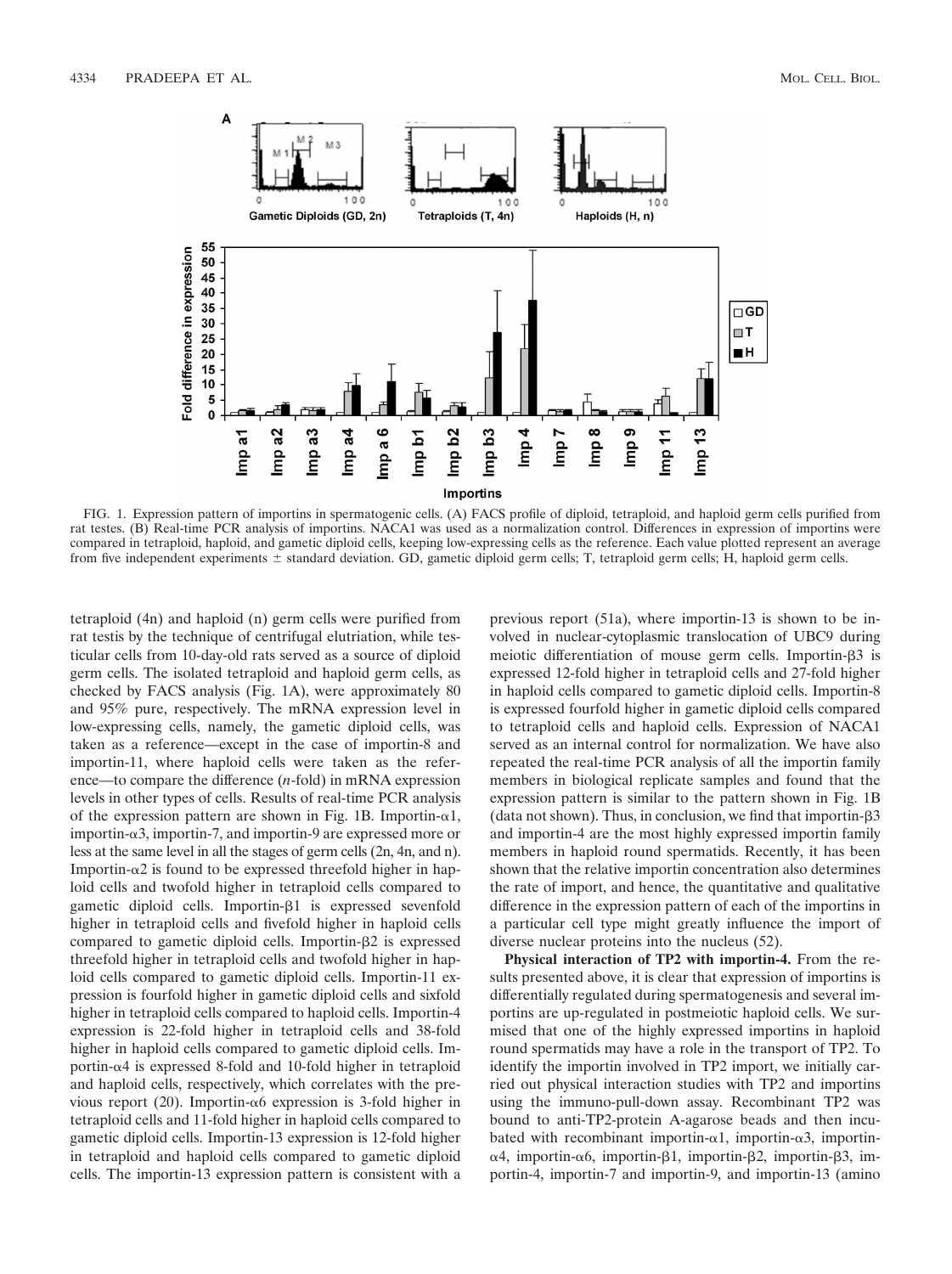

FIG. 2. Nuclear import of TP2 is mediated by importin-4. (A) Physical interaction of TP2 with different importins. TP2  $(3 \mu g)$  was incubated with 3  $\mu$ g of importin- $\alpha$ 1, importin- $\alpha$ 3, importin- $\alpha$ 4, importinα6, importin-β1, importin-β2, importin-β3, importin-4, importin-7, importin-9, and C-terminal importin-13 (amino acids 332 to 963) and then bound to protein A-agarose beads coupled with anti-TP2 antibodies. Preimmune sera (PIS) bound to protein A-agarose beads (lane 1) and TP2 antibody without TP2 protein (lane 2) were used as a negative control. The interacting proteins were analyzed by Western blot analysis using anti-GST antibodies for importin- $\alpha$ 1 and importin- $\beta$ 1 and anti-His-tagged antibodies for other importins (Imp). (B) In vitro nuclear import assay. The import assay was carried out essentially using digitonin-permeabilized round spermatid cells (18). Recombinant importins like importin- $\alpha$ 1, importin- $\beta$ 1, and importin-4 were used along with Ran and an energy regeneration system and recombinant TP2 as the cargo. After 30 min of incubation at 30°C, cells were fixed using 4% paraformaldehyde, and the localization of TP2 was monitored by indirect immunofluorescence using anti-TP2-monospecific antibodies and Alexa green-labeled anti-rabbit secondary antibodies. Panel 1, absence of TP2; panel 2, absence of importins; panel 3, presence of importin- $\beta$ 1 (1  $\mu$ M); panel 4, presence of importin- $\alpha$ 1/ $\beta$ 1 heterodimer (1  $\mu$ M each); panel 5, presence of importin-4 (1  $\mu$ M); panel 6, importin-4 preincubated with RanGTP (5  $\mu$ M); panel 7, digitonin-permeabilized round spermatids preincubated with WGA (0.4 mg/ml). DAPI, 4',6'-diamidino-2-phenylindole.

acids 332 to 963). The bound proteins were separated by SDS-PAGE and probed with either anti-GST antibodies (for importin-α1, importin-α4, importin-13, importin-β3, and impor $tin- $\beta$ 1 proteins) or anti-His-tag antibodies for the rest of the$ importins. The results presented in Fig. 2A clearly show that, among all the importin family members tested, only recombinant importin-4 physically interacted with TP2. In these experiments we have used mouse importin-3 for our interaction studies with TP2. The mouse importin- $\beta$ 3 sequence shows 98.5% identity with the predicted amino acid sequence of rat importin-3 (XM\_224534). There are eight amino acid changes in the C-terminal region (harboring the cargo binding domain) and two changes in the N-terminal region. It remains to be seen whether rat importin-3 can bind TP2 because of these minor amino acid changes present in its C-terminal domain.

**Importin-4 mediates nuclear import of TP2.** After demonstrating that importin-4 physically interacts with TP2, we carried out a series of experiments to see whether importin-4 mediates the transport of TP2 into the haploid spermatid nucleus. For this purpose, we reconstituted the import assay using various components of the energy-regenerating system and recombinant proteins in digitonin-permeabilized round spermatids (Fig. 2B). The localization of TP2 was monitored with monospecific TP2 antibodies. In the absence of any added importins, TP2 did not enter the spermatid nucleus (Fig 2B, panel 2). The addition of importin- $\beta$ 1 (Fig. 2B, panel 3) or importin- $\alpha$ 1 and - $\beta$ 1 (panel 4) also did not facilitate the transport of TP2. When recombinant importin-4 was added to the transport assay mixture, most of the recombinant TP2 was observed inside the spermatid nucleus (Fig. 2B, panel 5). To further substantiate that this transport is physiologically relevant, we incubated recombinant RanGTP (which disrupts the interaction of importin and cargo) along with importin-4, in which case the import of TP2 was completely abolished (Fig. 2B, panel 6). Finally, we also observed that WGA also completely abolished the import of TP2 into the haploid spermatid nucleus (Fig. 2B, panel 7). WGA binds to nuclear pore complex protein, preventing their interaction with the importin receptors and thus blocking active transport (12).

All the above-described experiments were done with recombinant proteins and a reconstituted transport assay system. In order to demonstrate that importin-4 is present in the cytoplasm of round spermatids, which facilitates the transport of TP2, we carried out transport assays with digitonin-permeabilized round spermatids reconstituted with immunodepleted round spermatid cytosol as described in Materials and Methods. The specificity of anti-importin-4 polyclonal antibodies used in this experiment is evident from the Western blot analysis shown in Fig. 3A. The antibodies reacted with recombinant importin-4 and in vivo importin-4 but not any other importins in the round spermatid cytosol. The localization pattern of TP2 in this series of import assays is shown in Fig. 3C. The addition of control untreated round spermatid cytosol did facilitate the import of TP2 inside the haploid nucleus (Fig. 3C, panel 2), which is energy dependent (panel 3). On the other hand, when endogenous importin-4 was immunodepleted using anti-importin-4 antibodies, the round spermatid cells failed to facilitate the import of TP2 (Fig. 3C, panel 4). The addition of exogenous recombinant importin-4 to the immunodepleted cytosol restored the import of TP2 (Fig. 3C, panel 5). The Western blot analysis shown in Fig. 3B confirmed the complete absence of importin-4 in the immunodepleted cytosol. The Coomassie blue-stained pattern of cytosol before and after immunodepletion showed very similar protein profiles. Figure 3C (panels 6 and 7) shows that the import of TP2 was blocked by RanGTP as well as WGA, substantiating the conclusion that the import of TP2 follows the well-established pathway through the nuclear pore complex. Importin-4-depleted cytosol also failed to import VDR, which is a known cargo transported by importin-4 (38). In order to confirm that the importin-depleted cytosol is functionally active and can still support the transport of cargoes mediated by other importins, we tested the import of PTB using importin-4-depleted cytosol.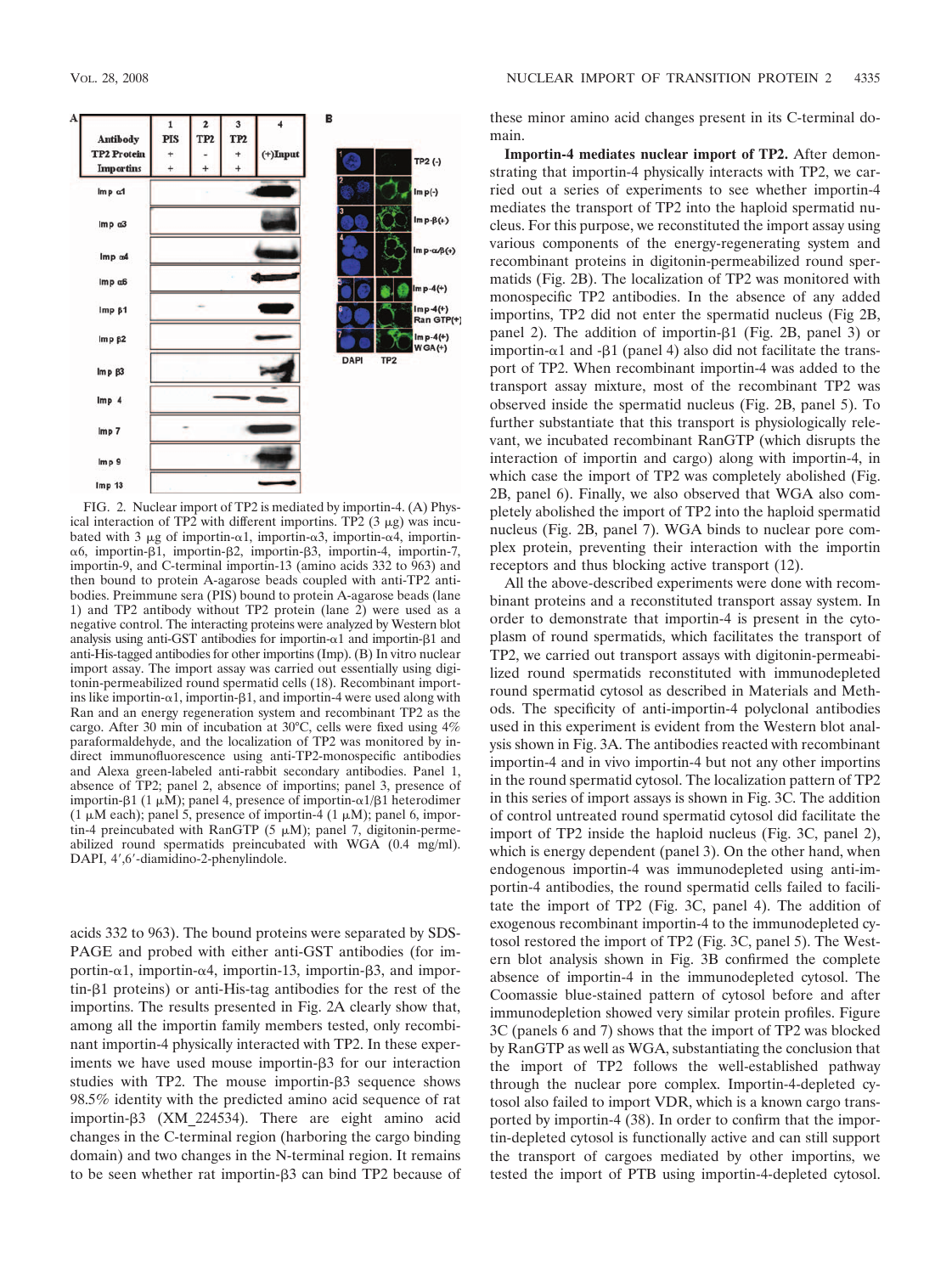

FIG. 3. In vitro nuclear import of TP2 with round spermatid cytosol. (A) Western blot analysis of round spermatid cytosol proteins with anti-importin-4 antibodies. Lane 1, recombinant importin-4; lane 2, round spermatid cytosol. (B) Western blot analysis of round spermatid cytosol with anti-importin-4  $(\alpha$ -Imp-4) antibodies before and after immunodepletion. Lane 1, undepleted cytosol; lane 2, depleted cytosol. The bottom panel shows the Coomassie-stained pattern of depleted and undepleted cytosol. (C) Import assay. Panel 1, absence of cytosol; panel 2, with cytosol; panel 3, presence of cytosol but without an ATP-regenerating system; panel 4, importin-4-immunodepleted cytosol; panel 5, immunodepleted cytosol replenished with exogenous recombinant importin-4 (rImp4) (0.1 mg/ml) (scale bar,  $10 \mu m$ ). (D) Import assay for the VDR using importin-4-depleted cytosol (panel 2) and mock-depleted cytosol (panel 1). Localization of VDR after the import assay was detected by anti-GST polyclonal antibodies. (E) Import assay with PTB using importin-4-depleted cytosol (panel 2) and mock-depleted cytosol (panel 1). Localization of PTB after the import assay was detected by anti-PTB rabbit polyclonal antibodies. DAPI, 4',6'-diamidino-2-phenylindole.

Results show that the import of PTB was not affected when we used importin-4-depleted cytosol; PTB is known to be imported by an importin- $\alpha/\beta$ -mediated pathway (45), thus unequivocally proving that importin-4 is involved in the transport of TP2.

**NLS of TP2 (residues 87 to 95) interacts with importin-4.** By various deletion analyses, we previously identified the NLS of TP2 to be localized to the region between amino acid residues 87 and 95, which is rich in basic amino acids (36). Since we have now identified importin-4 as being the receptor that carries the TP2 cargo into the nucleus, we were curious to examine whether the NLS of TP2 does physically interact with importin-4. We generated a GST fusion protein with the  $TP2<sub>NLS</sub>$  sequence at its C terminus. The recombinant GST- $TP2<sub>NLS</sub>$  was authenticated by its reaction with anti-TP2 antibodies (Fig. 4A). The GST-TP2 $_{NLS}$  fusion protein was immobilized on glutathione beads and used for subsequent pull-down experiments with either recombinant importin-4 or round spermatid cytosol. GST alone was used as a negative control for the nonspecific pull-down of proteins. The adsorbed proteins were separated by SDS-PAGE and probed with importin-4 antibodies after transferring them onto a nitrocellulose membrane. Results from the pull-down experiments are shown in Fig. 4B. It is clear that  $GST-TP2<sub>NLS</sub>$  in-



FIG. 4. Interaction of importin with NLS of TP2. (A) Western blot analysis of GST-NLS $_{TP2}$  fusion protein with anti-TP2 antibodies. The left panel shows the Coomassie blue-stained pattern, and the right panel shows Western blot analysis. (B) GST pull-down assay. Two micrograms of recombinant importin-4 (rImp-4) or cell extract was included with either GST or  $\overline{GST\text{-}NLS_{TP2}}$  prebound to glutathione-Sepharose. Interacting proteins were analyzed by Western blotting using antibodies against importin-4 ( $\alpha$  Imp4). Lane 1, importin-4 pulldown with GST; lane 2, importin-4 pull-down with  $\text{GST-NLS}_{TP2}$ ; lane 3, round spermatid extract (RSCE) pull-down by  $GST\text{-}NLS_{TP2}$ . (C) Effect of RanGTP on the interaction of importin-4 with  $GST\text{-}NLS_{TP2}$ . Lane 1, GST pull-down in the presence of RanGTP; lane 2, GST pull-down in the absence of RanGTP.

teracts with recombinant importin-4 as well as endogenous importin-4 present in the round spermatid cytosol. GST alone did not bind to importin-4, showing the specificity of the interaction with  $TP2_{NLS}$ . Furthermore, the interaction of  $TP2<sub>NLS</sub>$  with importin-4 was abolished when RanGTP was added to the binding assay as shown in Fig. 4C. We also performed the GST-TP2 $_{\rm NLS}$  interaction study for all the six-His-tagged importins that we used for the immuno-pull-down experiment with TP2 (Fig. 2A). None of the other importins studied were found to interact with  $TP2<sub>NLS</sub>$ , which shows the specificity of the interaction (data not shown).

Importin-4 mediates nuclear import of GST-fused TP2<sub>NLS</sub>. After demonstrating that  $TP2<sub>NLS</sub>$  physically interacts with importin-4, we examined whether importin-4 can mediate the transport of the  $GST-TP2<sub>NLS</sub>$  fusion protein. These experiments were carried out with digitonin-permeabilized round spermatids as described above, and the immunolocalization patterns after staining with anti-GST antibodies are shown in Fig. 5A. In the presence of importin- $\beta$  or importin- $\alpha/\beta$ , GST- $TP2<sub>NLS</sub>$  was restricted to the cytoplasm (Fig. 5A, panels 1 and 2), while importin-4 facilitated the transport of  $GST-TP2_{NLS}$ into the round spermatid nucleus (panel 3). The addition of RanGTP blocked this importin-4-mediated transport of GST- $TP2<sub>NLS</sub>$  (Fig. 5A, panel 4). We also used round spermatid cytosol as the source of importin, and it is clear from Fig. 5B that  $GST-TP2<sub>NLS</sub>$  could be transported into the haploid spermatid nucleus in the presence of round spermatid cytosol (panel 1). However, we did not observe any import of GST- $TP2<sub>NLS</sub>$  in the presence of cytosol that had been immunodepleted of importin-4 (Fig. 5A, panel 2). Furthermore, RanGTP abolished the import of GST-TP2 $_{\text{NLS}}$  (panel 3).

Identification of the TP2<sub>NLS</sub> binding pocket in importin-4. Since several importins including importin- $\alpha/\beta$  and orphan members have been described to be involved in the recognition and transport of a variety of cargoes, it would be interesting to see their 3D structural features that dictate their interaction specificity. So far, only the structures of importin- $\alpha$  and - $\beta$  have been solved by X-ray crystallography to date (5–8, 28, 33, 34). It is evident from the crystal structure that importin- $\beta$  is a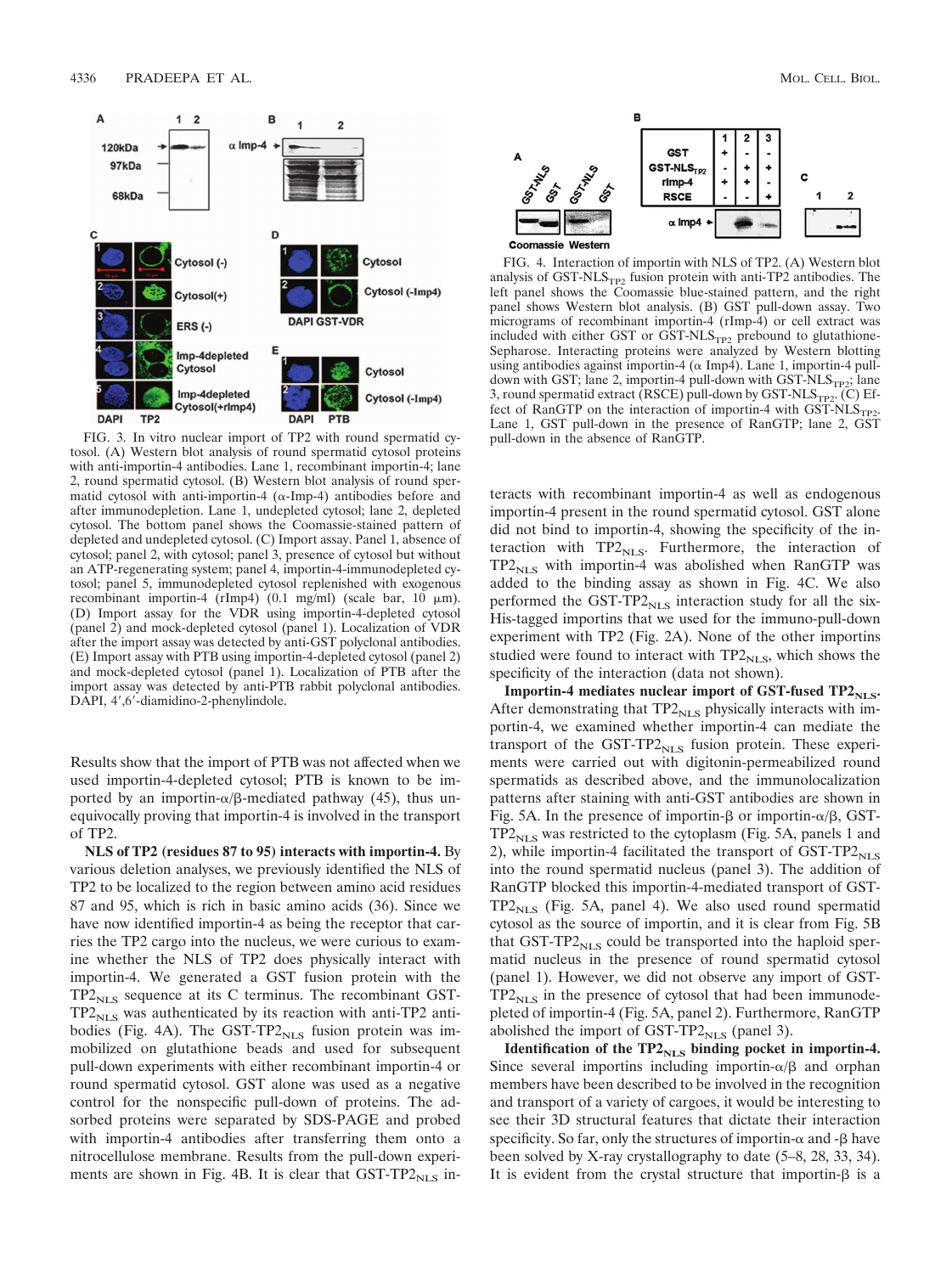

FIG. 5. Nuclear import of GST-NLS<sub>TP2</sub> by importin-4. (A) In vitro nuclear import of GST-NLS<sub>TP2</sub> using different recombinant importin proteins. Nuclear translocation of TP2 was reconstructed in digitoninpermeabilized round spermatids in the presence of importin- $\alpha/\beta$  (Imp- $\alpha/\beta$ ), importin- $\beta$ , or importin-4. Panel 1, presence of importin- $\beta$ ; panel 2, presence of importin- $\alpha/\beta$  heterodimer; panel 3, presence of importin-4; panel 4, importin-4 preincubated with RanGTP. Subcellular localization was probed with anti-GST antibodies  $(\alpha GST)$ , and the nucleus was stained with DAPI (4',6'-diamidino-2-phenylindole). (B) In vitro nuclear import assay of  $GST\text{-}NLS_{TP2}$  using cytosol made from round spermatids as a source of importins (panel 1) and importin-4-immunodepleted cytosol (panel 2) and import assay in the presence of RanGTP (panel 3).

helicoidal molecule constructed from 19 HEAT repeats, each formed from a pair of alpha-helices connected by a short loop (3, 7). The N-terminal region of importin- $\beta$  contains both a RanGTP binding domain and components of the nuclear pore complex binding domain, while the C-terminal region harbors the cargo-binding domain. In order to identify the  $TP2_{NLS}$ interacting domain in importin-4, we have modeled the 3D structure of importin-4 using the importin- $\beta$ 1 structure (Fig. 6A) as the template. The final 3D model of importin-4 consisting of 900 amino acids from the N terminus, 36 alphahelices, and 16 tandem HEAT repeats, which provides a superhelical conformation to its 3D structure (shown in Fig. 6B). A comparison of the tertiary structure revealed that the secondary structure elements of importin-4 are significantly similar to those of importin- $\beta$ 1 except that the importin-4 model possesses two antiparallel beta-sheets between helices 19 and 20, which are not found in the template structure (Fig. 6A and B). A superimposed image of importin- $\beta$ 1 and modeled importin-4 is shown in Fig. 6C. The amino acid sequence in importin-4, which is absent in importin- $\beta$ 1, contributes to the beta-sheet helix structure (Fig. 6D). The molecular docking studies showed that the  $TP2_{NLS}$  has a single binding site between the 21st and 23rd helices (residues 529 to 609) (Fig. 6E). The surface view of the complex of the NLS and importin shows an NLS binding pocket (Fig. 6F). The NLS binding domain is acidic in nature, with a pI of 4.3. A similar molecular docking exercise with importin- $\alpha$ 1 and importin- $\beta$ 1 did not reveal any interaction with  $TP2<sub>NLS</sub>$ .

To further validate our modeling strategy, we performed a modeling and docking simulation study on the known structure of importin-2 with its cargo, hnRNP A1-NLS (28), and importin- $\beta$ 1 with its cargo, the transcription factor SREBP2 (29). We observed through docking exercises that the NLS docked exactly between 8th and 20th HEAT repeats of importin-2, coinciding with the position and orientation of docking as reported previously (28) (data not shown). A similar exercise also revealed a perfect match in the position and orientation of SREBP2-NLS with importin- $\beta$ 1 as reported previously (29) (data not shown).

To experimentally confirm that the region in importin-4 that we have identified by molecular docking studies does indeed interact with TP2, we performed in vitro pull-down experiments with the  $\Delta$ 529-609 deletion mutant of importin-4. There was no interaction of this deletion mutant with TP2, as can be seen from Fig. 7A, and the mutant also failed to facilitate the import of TP2 inside the nucleus (Fig. 7E). However,  $\Delta C$ terminal importin-4 could interact with TP2, which harbors the TP2-NLS-interacting domain (Fig. 7A). To rule out the possibility that the absence of an interaction with TP2 is due to the malfolding of the mutant importin-4 protein, we performed interaction studies of the wild-type protein and mutant importin-4 protein with TP2 and VDR, which is known to interact with importin-4 in its C-terminal region (amino acids 846 to 1081) (38). As can be seen in Fig. 7B, VDR was able to interact with both the wild type and the  $\Delta$ 529-609 deletion mutant of importin-4. However, there was no interaction of GST-VDR with  $\Delta C$ -terminal importin-4, as it lacks a VDR-interacting domain (Fig. 7B). RanGTP is known to interact with importins in its N-terminal domain, as depicted in Fig. 6A. Interaction studies with wild-type and  $\Delta$ 529-609 importin-4 with its RanGTP showed that RanGTP interacts with wild-type as well as mutant importin-4 (Fig. 7D), indicating that the N-terminal domain is properly folded in this deletion mutant. Thus, all these experiments confirm that the stretch of amino acids from residues 529 to 609 of importin-4 is indeed involved in its interaction with TP2.

**Nuclear import of TP1 is a passive process.** TP1 (6.5 kDa) is another major basic nuclear protein comprising about 55% of chromatin proteins in elongating spermatids. To examine whether TP1 also utilizes a similar import pathway, we performed import assays using TP1 as cargo. The results presented in Fig. 7F (panels 1 and 2) show that the import of TP1 occurs in both the presence and absence of cytosol and also in the absence of energy regeneration systems (panel 3). Preincubation of digitonin-permeabilized round spermatid cells with WGA also had no effect on the nuclear import of TP1 (Fig. 7F, panel 4). Thus, TP1 is imported into the haploid spermatid nucleus by a passive process.

## **DISCUSSION**

Import of nuclear proteins (of greater than 45 kDa) from the cytoplasm is a highly regulated process, and the key step is the recognition of the NLS signal by one of the importin/karyopherin family members. Importins can be classified into three groups, namely,  $\alpha$ ,  $\beta$ , and orphans. It is generally believed that several importins have evolved so as to recognize the NLSs of the nuclear protein cargoes, which are both definitive and fuzzy (7, 28, 29). We have been studying the various molecular aspects of chromatin remodeling that occur during mammalian spermiogenesis following meiotic division wherein there is a dramatic change in the chromatin structure during stages 12 to 19. The testis-specific proteins TP1 and TP2 are two major nuclear proteins that replace nearly 90% of the histones and their variants during this stage. The spermatids at this stage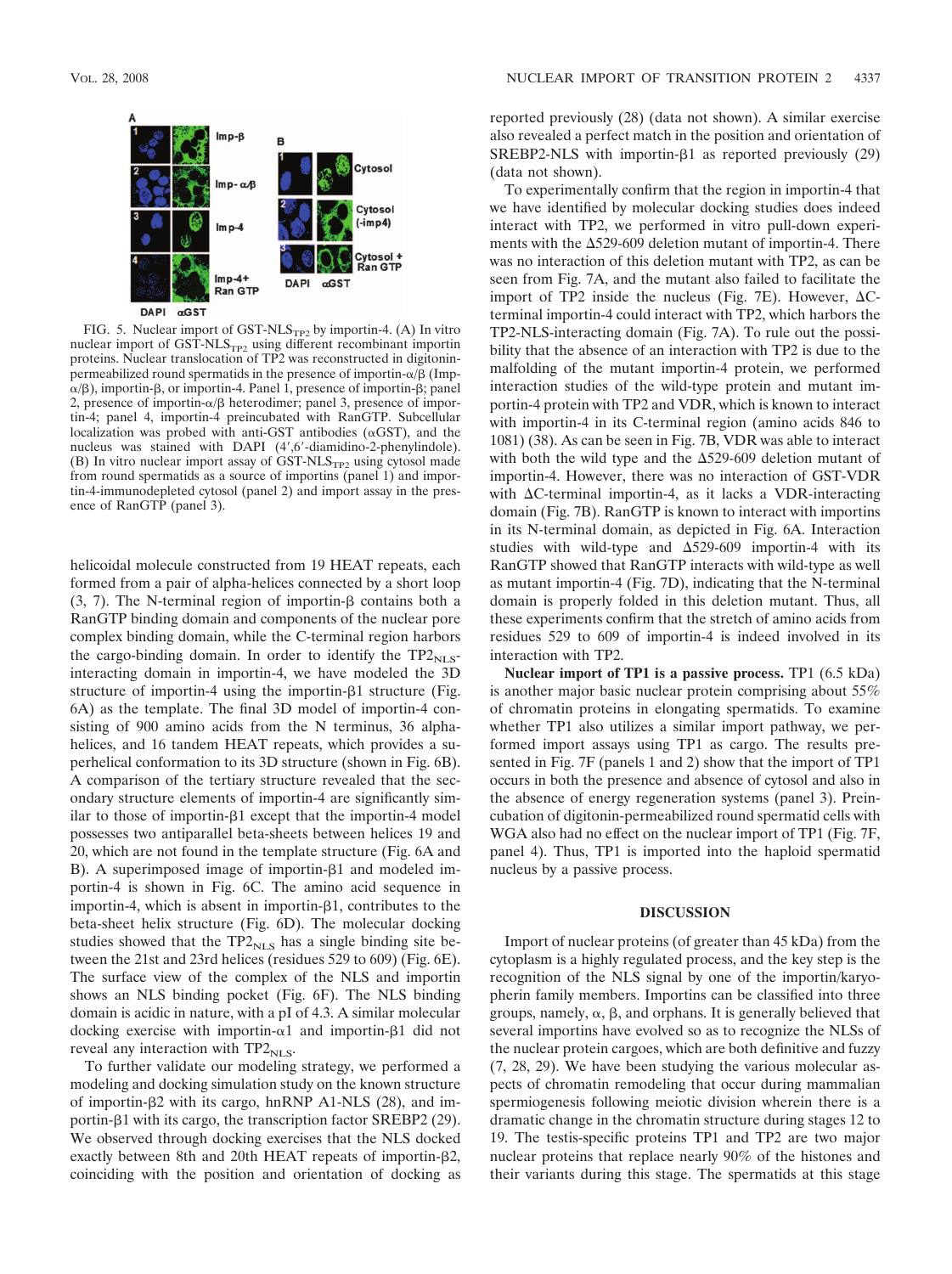

FIG. 6. Schematic representation of the 3D structure of the importin-4 model using importin-1 as a template. (A) Ribbon diagram of human importin- $\beta$ 1. The N-terminal nuclear pore complex binding domain (NPC BD) (labeled in green), the RanGTP binding domain (labeled in white), and the C-terminal cargo binding domain (labeled in blue) are shown. (B) Ribbon diagram of the predicted structure of rat importin-4 protein in the same orientation. This superhelical structure is an alternate arrangement of 36 helices and loops. Two antiparallel beta-sheets that are not present in the importin- $\beta$ 1 structure are prominently seen in this structure (arrow). (C) Structural superimposition of importin- $\beta$  (magenta) and importin-4 (yellow). The arrow indicates the antiparallel beta-sheets present in importin-4. (D) Representative amino acid sequence alignment showing amino acids (with shade) in importin-4 (Imp-4) contributing to the beta-sheet structure, which is absent in importin- $\beta$ 1 (h, helix; c, random coil; s, beta-sheet). (E) Importin-4 (yellow) docked with TP2 $_{\rm NLS}$  (red). The position of docking of TP2 $_{\rm NLS}$ , shown by an arrow, lies in the region between helices 21 to 23 corresponding to the amino acid stretch at residues 529 to 609 of importin-4. (F) Surface view of the NLS binding pocket in importin-4. The surface view of the complex shows the pocket structure rich in acidic charge in which the NLS is embedded completely. Acidic and basic surfaces of the protein are shown in red and blue, respectively, and the arrow indicates the  $TP2<sub>NLS</sub>$  (blue) buried inside the NLS binding pocket.

have to cope with the import of these highly basic proteins. In this report, we have addressed the molecular components of the import machinery in the round spermatids that are involved in the import of TP1 and TP2.

From the results of our relative expression study of different importins in rat spermatogenic cells by real-time PCR (Fig. 1B) and expression studies of mouse importin- $\alpha$  and - $\beta$  proteins by other groups (20, 31), it is clear that different importins have a distinct pattern of expression in testicular cells, which might have specific roles in the nuclear import of different cargoes during different stages of spermatogenesis. Of all the importin family members we have studied by real-time PCR analysis, we observed that importin-3 and importin-4 are highly expressed in haploid spermatids compared to gametic diploid cells. We previously localized the NLS sequence of TP2 to <sup>87</sup>GKVSKRKAV<sup>95</sup>, which defines its nuclear import that was dependent on cytosol and ATP (36, 51). The series of experiments described here involving both the physical interaction studies using an immuno-pull-down technique and in vitro transport assays have clearly demonstrated that it is importin-4 that is involved in the transport of TP2 into the haploid spermatid nucleus. Importin-4 belongs to the importin- $\beta$ related family (also called orphan importin) discovered only recently (25). The two protein cargoes that have been identified for importin-4 are VDR (38) and rpS3a (25), both of which are also basic proteins. Thus, TP2 becomes the third cargo to be imported by importin-4. Since all the three cargoes identified so far are basic in nature, it is quite likely that importin-4 might have specifically evolved to transport highly basic proteins.

Since importin-4 had the highest homology with importin- $\beta$ 1 and since its crystal structure has been determined, we mod-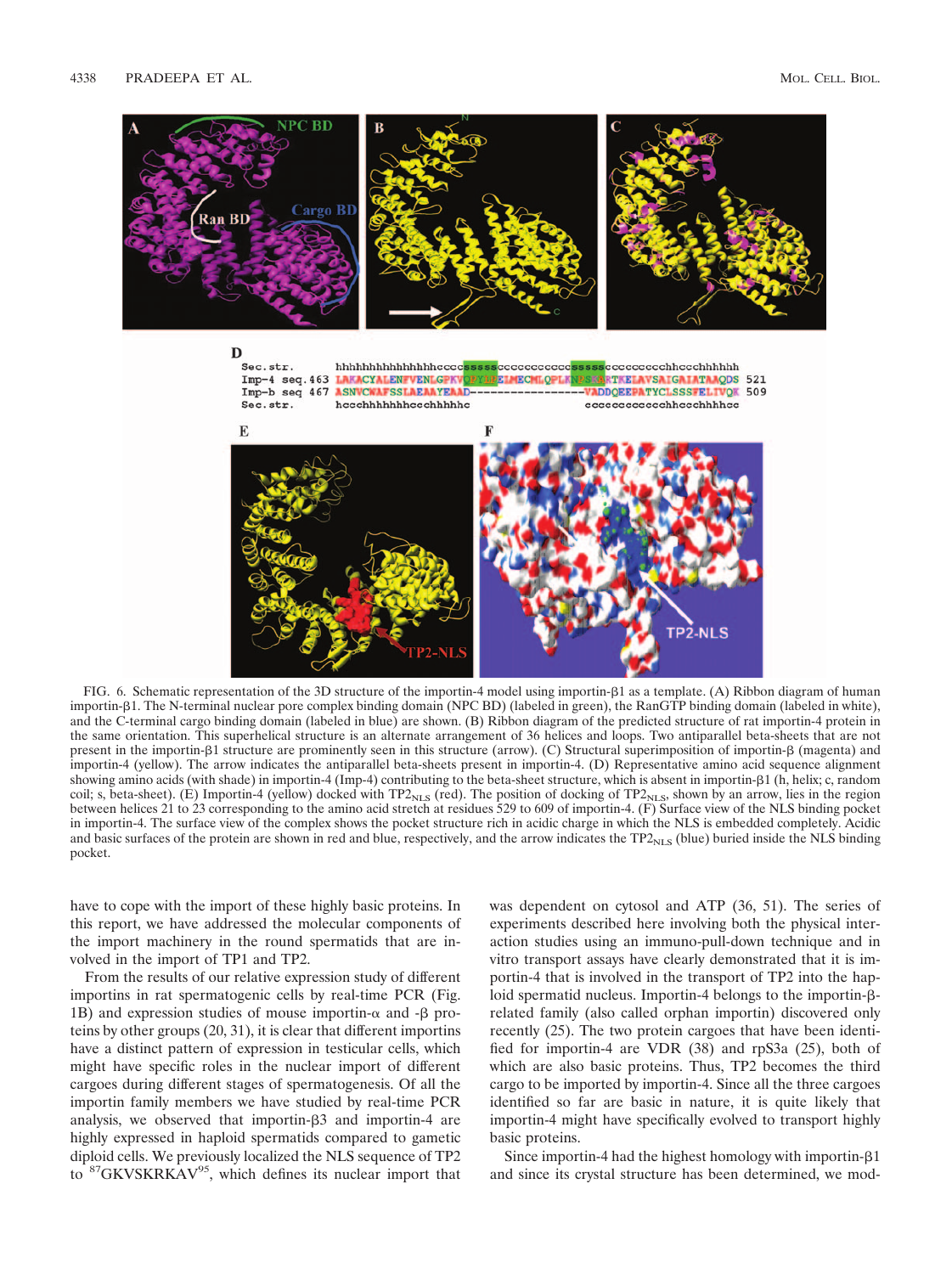

FIG. 7. Identification of TP2<sub>NLS</sub> binding pocket in importin-4. (A) Immuno-pull-down experiments with mutant importin-4 lacking amino acids 529 to 609 with TP2 (top) and mutant importin-4 lacking C-terminal amino acids 647 to 1081 (bottom) as described in the legend to Fig. 2A. Lane 1, preimmune sera (PIS) with wild-type (WT) importin-4 and TP2 protein; lane 2, TP2 antibody with wild-type importin-4 TP2 protein; lane 3, TP2 antibody with mutant (MT) importin-4 and TP2. (B) A GST-VDR pull-down experiment for mutant (529–609) and wild-type importin-4 (top) and GST-VDR with wild-type importin-4 and C-terminal importin-4 (bottom) was carried out as described in the legend to Fig. 4B. Lane 1, GST with wild-type importin-4; lane 2, GST-VDR with wild-type importin-4; lane 3, GST-VDR interaction with mutant importin-4. (C) Fifty percent input for both wild-type (lane 1) and mutant (lane 2) importin-4. (D) Immuno-pull-down of RanGTP with wild-type and 529–609 importin. RanGTP was detected with the His-tagged antibody. Lane 1, preimmune sera with wild-type importin-4 (I4); lane 2, immune serum with wild-type importin-4; lane 3, immune serum with  $\Delta$ 529–609 importin-4; lane 4, input RanGTP used for pull-down studies with importin-4. (E) Nuclear import of TP2 with  $\Delta$ importin-4 ( $\Delta$ 529–609). The import assay was carried out as described in Materials and Methods. Panel 1, import assay in the absence of wild-type importin-4; panel 2, import assay in the presence of wild-type importin-4; panel 3, import assay in the presence of importin-4 (scale bar, 10 μm). (F) Nuclear import of TP1. An in vitro import assay using TP1 as a cargo was carried out as described above for TP2. Panel 1, import assay in the presence of cytosol; panel 2, import assay in the absence of cytosol; panel 3, import assay in the absence of an energy regeneration system; panel 4, import assay in the presence of WGA. DAPI, 4',6'-diamidino-2-phenylindole.

eled the 3D structure of importin-4. The overall structure of importin-4 is similar to that of importin- $\beta$ 1 except for an antiparallel beta-sheet between helices 19 and 20 (Fig. 6A, panels 1 and 2). Molecular docking studies have aided us in identifying the  $TP2_{NLS}$  binding pocket within importin-4. Our modeling approach was also substantiated by similar modeling and docking simulation studies with the known structure of importin- $\beta$ 1 and importin- $\beta$ 2 and their cargoes, hnRNP A1 and SREBP2, respectively.

This theoretical prediction of the  $TP2<sub>NLS</sub>$  binding pocket was further confirmed experimentally using deletion mutants of importin-4 by in vitro interaction experiments as well as import assays. The interaction study with VDR and importin-4 has identified the C-terminal region of importin-4 as being the cargo interaction domain corresponding to amino acids 846 to 1081 (38). This is quite different from the region that we have identified for TP2 in the present study, which encompasses amino acids 529 to 609. Several control experiments with various deletion mutants of importin-4 and their interaction with TP2, VDR, and RanGTP clearly demonstrated that this region in importin-4 is the  $TP2<sub>NLS</sub>$ -interacting domain.

The molecular mechanisms that underlie the recognition of the protein cargoes by their transport receptor or importins are rather poorly understood. The amino acid sequence differences among the members of the importin family of proteins

might contribute to the diversity of the cargoes that they interact with to facilitate their import into the nucleus. Attempts are now being made to determine the crystal structure of importin complexed with its appropriate NLS to identify the cargo binding sites. To date, few such structures have been solved in importin- $\beta$  proteins complexed with their cargoes. These structures are importin- $\beta$ 1 bound to the nonclassical NLS of PTHrP  $(6)$ ; importin- $\beta$  bound to SREBP2, a transcription factor (29); and importin- $\beta$ 2 bound to hnRNP A1 (28). From these studies, it is becoming clear that the general features that govern this recognition process still seem to be elusive.

While all the evidence presented in this communication has shown that TP2 is imported into the nucleus through classical import pathways involving importin-4, the import of another major basic spermatid nuclear protein, TP1, was found to be achieved through a passive diffusion process. Both TP1 and TP2 are small basic proteins, and the fact that TP2 has taken the route of a specific receptor-mediated import mechanism suggests that its import into the nucleus needs to be a regulated event. During the final stages of spermiogenesis, TPs are further replaced by protamines p1 and p2. Since protamines are also highly basic and abundant proteins in mature spermatozoa, it remains to be seen whether they are imported by a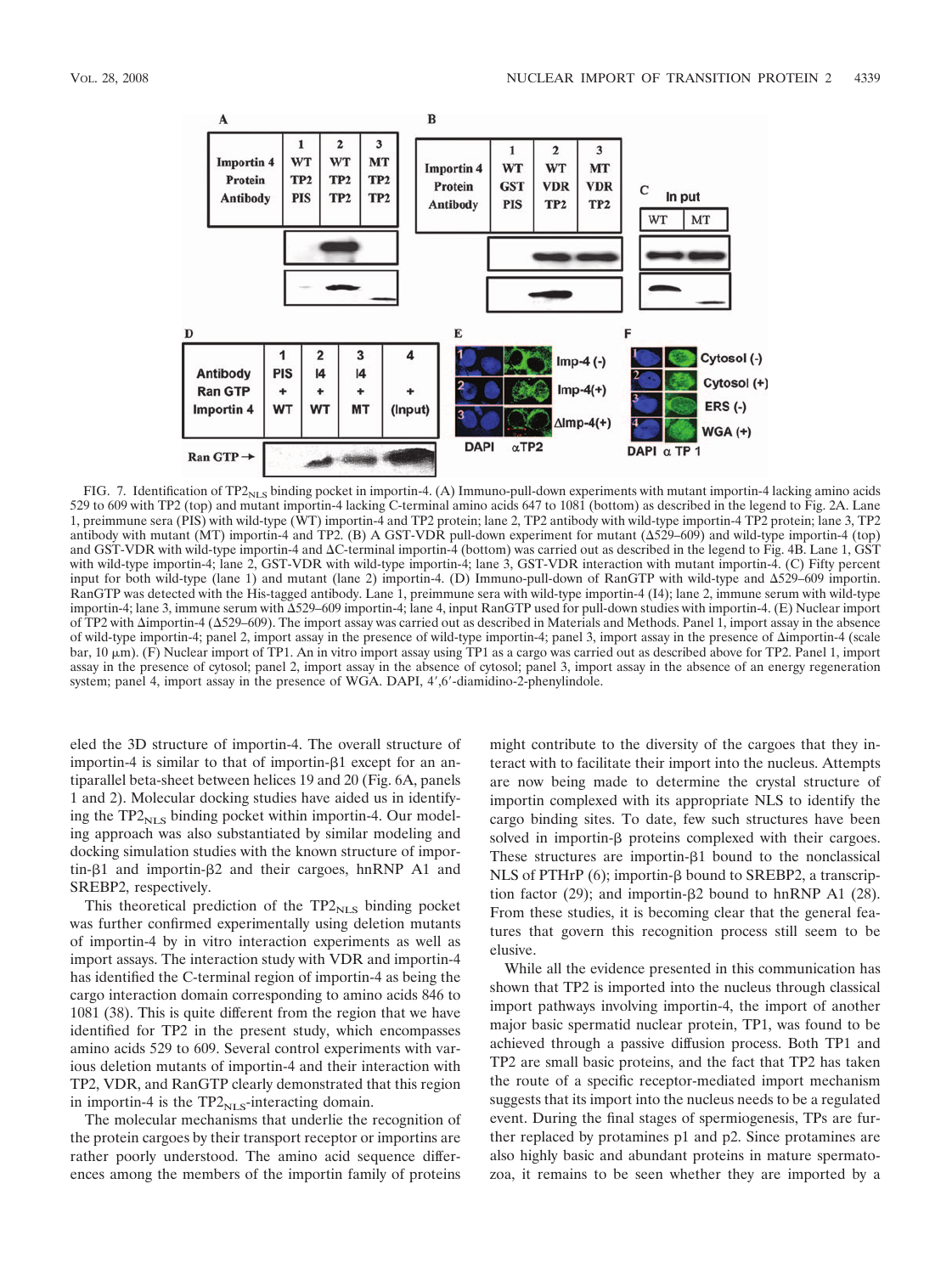passive diffusion process, as in the case of TP1, or whether a specific transport receptor mechanism is involved.

#### **ACKNOWLEDGMENTS**

This work was financially supported from grants from the Department of Biotechnology, New Delhi, India. M. M. Pradeepa is supported by a fellowship from the Council of Scientific and Industrial Research, New Delhi, India. M. R. S. Rao thanks the Department of Science and Technology for the J. C. Bose fellowship.

We thank D. Gorlich, M. Kohler, Y. Yonida, and D. Forbes for plasmid constructs of importins and Noa Noy for the VDR cDNA clone. We thank V. Ramesh and T. C. Keerthi from our laboratory for PTB protein and testicular cDNAs, respectively. We thank B. S. Suma and G. N. Bharath for help in confocal microscopy and protein purification, respectively.

## **REFERENCES**

- 1. **Adam, E. J., and S. A. Adam.** 1994. Identification of cytosolic factors required for nuclear location sequence-mediated binding to the nuclear envelope. J. Cell Biol. **125:**547–555.
- 2. **Adam, S. A., and L. Gerace.** 1991. Cytosolic proteins that specifically bind nuclear location signals are receptors for nuclear import. Cell **66:**837–847.
- 3. **Andrade, M. A., C. Petosa, S. I. O'Donoghue, C. W. Muller, and P. Bork.** 2001. Comparison of ARM and HEAT protein repeats. J. Mol. Biol. **309:** 1–18.
- 4. **Aratani, S., T. Oishi, H. Fujita, M. Nakazawa, R. Fujii, N. Imamoto, Y. Yoneda, A. Fukamizu, and T. Nakajima.** 2006. The nuclear import of RNA helicase A is mediated by importin-alpha3. Biochem. Biophys. Res. Commun. **340:**125–133.
- 5. **Chen, M. H., I. Ben-Efraim, G. Mitrousis, N. Walker-Kopp, P. J. Sims, and G. Cingolani.** 2005. Phospholipid scramblase 1 contains a nonclassical nuclear localization signal with unique binding site in importin alpha. J. Biol. Chem. **280:**10599–10606.
- 6. **Cingolani, G., J. Bednenko, M. T. Gillespie, and L. Gerace.** 2002. Molecular basis for the recognition of a nonclassical nuclear localization signal by importin beta. Mol. Cell **10:**1345–1353.
- 7. **Cingolani, G., C. Petosa, K. Weis, and C. W. Muller.** 1999. Structure of importin-beta bound to the IBB domain of importin-alpha. Nature **399:**221– 229.
- 8. **Conti, E., M. Uy, L. Leighton, G. Blobel, and J. Kuriyan.** 1998. Crystallographic analysis of the recognition of a nuclear localization signal by the nuclear import factor karyopherin alpha. Cell **94:**193–204.
- 9. Dean, K. A., O. von Ahsen, D. Görlich, and H. M. Fried. 2001. Signal recognition particle protein 19 is imported into the nucleus by importin 8 (RanBP8) and transportin. J. Cell Sci. **114:**3479–3485.
- 10. Fagerlund, R., L. Kinnunen, M. Köhler, I. Julkunen, and K. Melén. 2005. NF- $\kappa$ B is transported into the nucleus by importin  $\alpha$ 3 and importin  $\alpha$ 4. J. Biol. Chem. **280:**15942–15951.
- 11. **Fassati, A., D. Gorlich, I. Harrison L. Zaytseva, and J. M. Mingot.** 2003. Nuclear import of HIV-1 intracellular reverse transcription complexes is mediated by importin 7. EMBO J. **22:**3675–3685.
- 12. **Finlay, D. R., D. D. Newmeyer, T. M. Price, and D. J. Forbes.** 1987. Inhibition of in vitro nuclear transport by a lectin that binds to nuclear pores. J. Cell Biol. **104:**189–200.
- 13. **Fried, H., and U. Kutay.** 2003. Nucleocytoplasmic transport: taking an inventory. Cell. Mol. Life Sci. **60:**1659–1688.
- 14. Friedrich, B., C. Quensel, T. Sommer, E. Hartmann, and M. Köhler. 2006. Nuclear localization signal and protein context both mediate importin specificity of nuclear import substrates. Mol. Cell. Biol. **26:**8697–8709.
- 15. **Garcı´a-Blanco, M. A., S. F. Jamison, and P. A. Sharp.** 1989. Identification and purification of a 62,000-dalton protein that binds specifically to the polypyrimidine tract of introns. Genes Dev. **3:**1874–1886.
- 16. **Gorlich, D., S. Prehn, R. A. Laskey, and E. Hartmann.** 1994. Isolation of a protein that is essential for the first step of nuclear protein import. Cell **79:**767–778.
- 17. Görlich, D., and U. Kutay. 1999. Transport between the cell nucleus and the cytoplasm. Annu. Rev. Cell Dev. Biol. **15:**607–660.
- 18. **Gorlich, D., F. Vogel, A. D. Mills, E. Hartmann, and A. L. Ronald.** 1995. Distinct functions for the two importin subunits in nuclear protein import. Nature **377:**246–248.
- 19. **Henderson, B. R., and P. Percipalle.** 1997. Interactions between HIV Rev and nuclear import and export factors: the Rev nuclear localisation signal mediates specific binding to human importin- $\beta$ . J. Mol. Biol. 274:693–707.
- 20. **Hogarth, C. A., S. Calanni, D. A. Jans, and K. L. Loveland.** 2006. Importin alpha mRNAs have distinct expression profiles during spermatogenesis. Dev. Dyn. **235:**253–262.
- 21. **Imamoto, N., T. Shimamoto, T. Takao, T. Tachibana, S. Kose, M. Matsubae, T. Sekimoto, Y. Shimonishi, and Y. Yoneda.** 1995. In vivo evidence for

involvement of a 58-kDa component of nuclear pore-targeting complex in nuclear protein import. EMBO J. **14:**3617–3626.

- 22. Izaurralde, E., U. Kutay, C. von Kobbe, I. W. Mattaj, and D. Görlich. 1997. The asymmetric distribution of the constituents of the Ran system is essential for transport into and out of the nucleus. EMBO J. **16:**6535–6547.
- 23. **Ja¨kel, S., W. Albig, U. Kutay, F. R. Bischoff, K. Schwamborn, D. Doenecke,** and D. Görlich. 1999. The importin beta/importin 7 heterodimer is a functional nuclear import receptor for histone H1. EMBO J. **18:**2411–2423.
- 24. Jakel, S., and D. Gorlich. 1998. Importin  $\beta$ , transportin, RanBP5 and RanBP7 mediate nuclear import of ribosomal proteins in mammalian cells. EMBO J. **17:**4491–4502.
- 25. **Jakel, S., J. M. Mingot, P. Schwarzmaier, E. Hartmann, and D. Gorlich.** 2002. Importins fulfil a dual function as nuclear import receptors and cytoplasmic chaperones for exposed basic domains. EMBO J. **21:**377–386.
- 26. **Jans, D. A., and S. Hubner.** 1996. Regulation of protein transport to the nucleus: central role of phosphorylation. Physiol. Rev. **76:**651–685.
- 27. **Kotera, I., T. Y. Sekimoto, Miyamoto, T. Saiwaki, E. H. Nagoshi, H. Sakagami, H. Kondo, and Y. Yoneda.** 2005. Importin alpha transports CaMKIV to the nucleus without utilizing importin beta. EMBO J. **24:**942– 951.
- 28. **Lee, B. J., A. E. Cansizoglu, K. E. Suel, T. H. Louis, Z. Zhang, and Y. M. Chook.** 2006. Rules for nuclear localization sequence recognition by karyopherin beta 2. Cell **126:**543–558.
- 29. **Lee, S. J., T. Sekimoto, E. Yamashita, E. Nagoshi, A. Nakagawa, N. Imamoto, M. Yoshimura, H. Sakai, K. T. Chong, and T. Tsukihara.** 2003. The structure of importin-beta bound to SREBP-2: nuclear import of a transcription factor. Science **302:**1571–1575.
- 30. **Liu, L., K. M. McBride, and N. C. Reich.** 2005. STAT3 nuclear import is independent of tyrosine phosphorylation and mediated by importin- $\alpha$ 3. Proc. Natl. Acad. Sci. USA **102:**8150–8155.
- 31. **Loveland, K. L., C. Hogarth, A. Szczepny, S. M. Prabhu, and D. A. Jans.** 2006. Expression of nuclear transport importins beta 1 and beta 3 is regulated during rodent spermatogenesis. Biol. Reprod. **74:**67–74.
- 32. **Maiyar A C., M. L. Leong, and G. L. Firestone.** 2003. Importin-alpha mediates the regulated nuclear targeting of serum- and glucocorticoid-inducible protein kinase (Sgk) by recognition of a nuclear localization signal in the kinase central domain. Mol. Biol. Cell **14:**1221–1239.
- 33. **Matsuura, Y., A. Lange, M. Harreman, A. Corbett, and M. Stewart.** 2003. Structural basis for Nup2p function in cargo release and karyopherin recycling in nuclear import. EMBO J. **22:**5358–5369.
- 34. **Matsuura, Y., and M. Stewart.** 2005. Nup50/Npap60 function in nuclear protein import complex disassembly and importin recycling. EMBO J. **24:** 3681–3689.
- 35. **McBride, K. M., G. Banninger, C. McDonald, and N. C. Reich.** 2002. Regulated nuclear import of the STAT1 transcription factor by direct binding of importin-α. EMBO J. 21:1754-1763.
- 36. **Meetei, A. R., K. S. Ullas, and M. R. S. Rao.** 2000. Identification of two novel zinc finger modules and nuclear localization signal in rat spermatidal protein TP2 by site-directed mutagenesis. J. Biol. Chem. **275:**38500–38507.
- 37. **Mingot, J. M., S. Kostka, R. Kraft, E. Hartmann, and D. Gorlich.** 2001. Importin 13: a novel mediator of nuclear import and export. EMBO J. **20:**3685–3694.
- 38. **Miyauchi, Y., T. Michigami, N. Sakaguchi, T. Sekimoto, Y. Yoneda, J. W. Pike, M. Yamagata, and K. Ozono.** 2005. Importin 4 is responsible for ligand-independent nuclear translocation of vitamin D receptor. J. Biol. Chem. **280:**40901–40908.
- 39. **Moore, M. S., and G. Blobel.** 1994. Purification of a Ran-interacting protein that is required for protein import into the nucleus. Proc. Natl. Acad. Sci. USA **91:**10212–10216.
- 40. **Moore, J. D., J. Yang, R. Truant, and S. Kornbluth.** 1999. Nuclear import of Cdk/cyclin complexes: identification of distinct mechanisms for import of Cdk2/cyclin E and Cdc2/cyclin B1. J. Cell Biol. **144:**213–224.
- 41. **Moroianu, J., G. Blobel, and A. Radu.** 1995. Previously identified protein of uncertain function is karyopherin alpha and together with karyopherin beta docks import substrate at nuclear pore complexes. Proc. Natl. Acad. Sci. USA **92:**2008–2011.
- 42. **Plafker, S. M., and I. G. Macara.** 2000. Importin-11, a nuclear import receptor for the ubiquitin-conjugating enzyme, UbcM2. EMBO J. **19:**5502– 5513.
- 43. **Plafker, S. M., and I. G. Macara.** 2002. Ribosomal protein L12 uses a distinct nuclear import pathway mediated by importin 11. Mol. Cell. Biol. **22:**1266– 1275.
- 44. **Pollard, V. W., W. M. Michael, S. Nakielny, M. C. Siomi, F. Wang, and G. Dreyfuss.** 1996. A novel receptor-mediated nuclear protein import pathway. Cell **86:**985–994.
- 45. **Romanelli, M. G., and C. Morandi.** 2002. Importin alpha binds to an unusual bipartite nuclear localization signal in the heterogeneous ribonucleoprotein type I. Eur. J. Biochem. **269:**2727–2734.
- 46. **Sudhakar, L., and M. R. S. Rao.** 1990. Stage-dependent changes in localization of a germ cell-specific lamin during mammalian spermatogenesis. J. Biol. Chem. **265:**22526–22532.
- 47. **Takizawa, C. G., K. Weis, and D. O. Morgan.** 1999. Ran-independent nu-